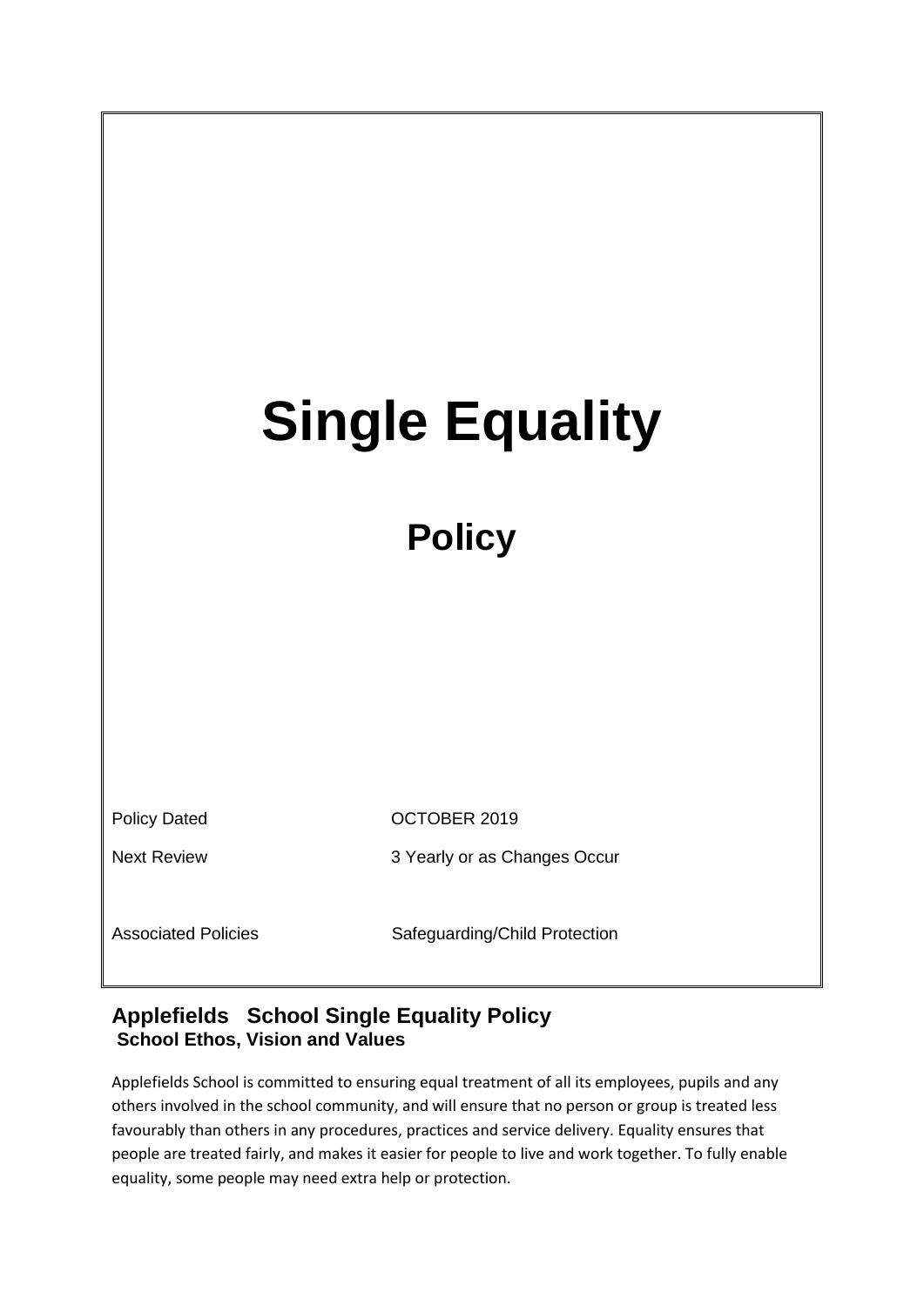This school will not tolerate harassment in any form towards pupils or staff, and will strive to promote equality in all areas.

#### 1. The Wider Context

The Equality Act 2010 replaced and simplified nine previous acts regarding rights and opportunities for all, providing protection from discrimination. Prior to the Equality Act, laws governing equality related to race, sex, disability and sexual orientation. The new act encompasses these areas, and currently extends to religion or belief, gender re-assigment, pregnancy and maternity, and age (the latter in relation to employment). Alongside this Act, the Public Sector Equality Duty (PSED) 2011 stipulates how public organisations, such as schools, can promote equality. This duty replaces the former race, disability and gender equality duties. Under the Act, every school should have due regard to the need to:

• eliminate discrimination and other conduct that is prohibited by the Act

• advance equality of opportunity between people who share a protected characteristic and those who do not

• the need to foster good relations across all characteristics - between people who share a characteristic and people who do not.

The advancement of equality is further defined as having due regard to:

- 1. remove or minimise disadvantages
- 2. take steps to meet different needs
- 3. encourage participation when it is disproportionately low

Schools are also expected to provide extra support to stop people doing less well because of their family background or where they were born (socio-economic duty). Historically, children from rich families often achieve more at school than children from poor families, even if the poorer children are more intelligent. This is sometimes called socio-economic inequality. The Pupil Premium has been introduced to address this balance, and is allocated to pupils who receive (or have received in the last 6 years) free school meals. These are all part of a school's general equality duty. Having due regard also includes the following considerations:

Decision makers in schools must be aware of the duty to have 'due regard' when making a decision or taking an action and must assess whether it may have implications for people with particular protected characteristics.

Schools should consider equality implications before and at the time that they develop policy and take decisions, not as an afterthought, and they need to keep them under review on a continuing basis.

The PSED has to be integrated into the school's functions, and the analysis necessary to comply with the duty has to be carried out seriously, rigorously and with an open mind – it is not just a question of ticking boxes or following a particular process.

School's cannot delegate responsibility for carrying out the duty to anyone else.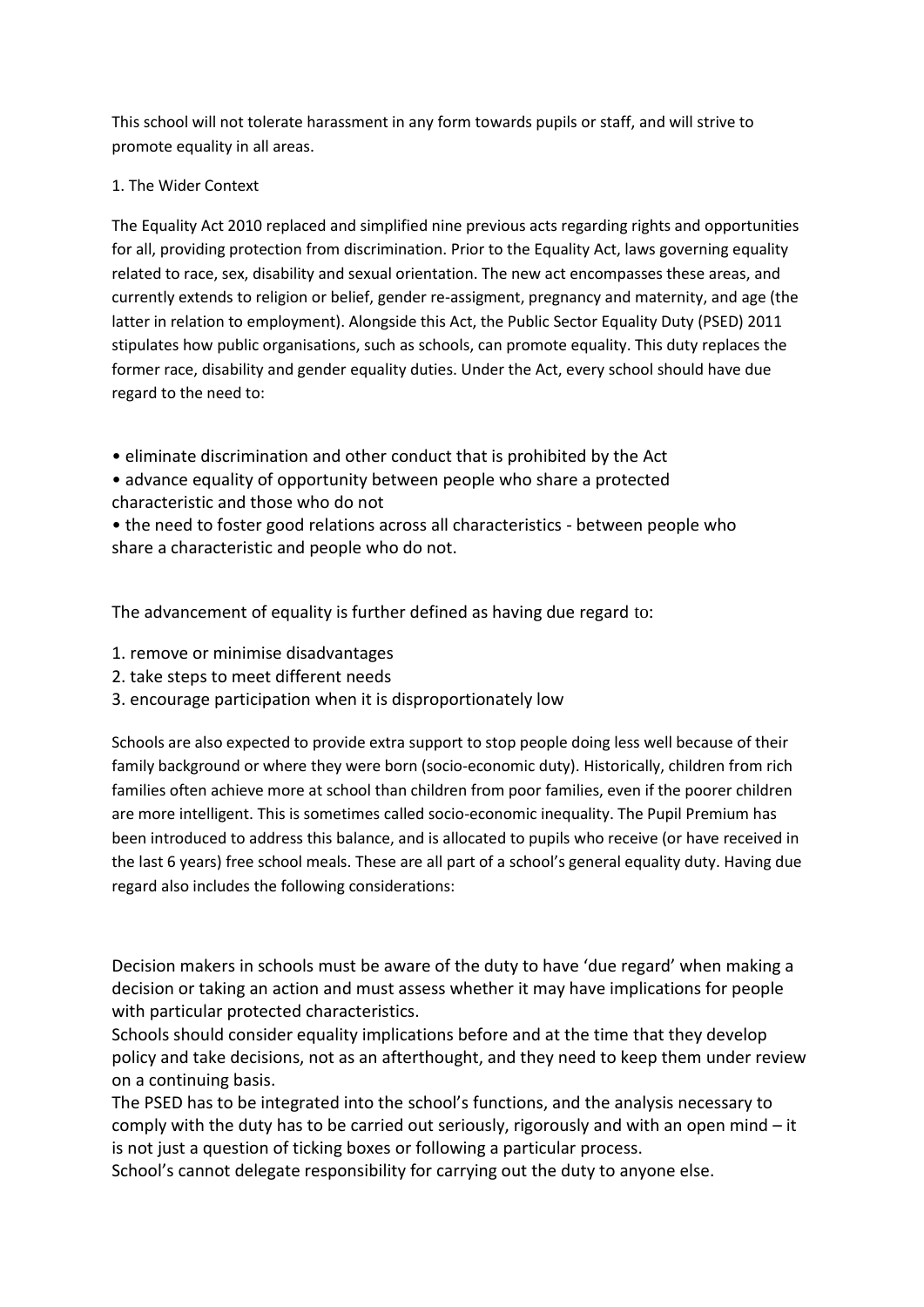The equality duty supports good education and improves pupil outcomes. In addition to the general equality duty there are two specific duties that school are required to carry out:

(a) to publish information to demonstrate how they are complying with the Public Sector Equality Duty, and

(b) to prepare and publish equality objectives.

#### **2. Protected Characteristics**

Below are the eight attributes protected by the Equality Act 2010, which are referred to as 'Protected Characteristics'.

Protected Characteristics

- sex
- race
- disability (*1)*
- religion or belief *(2)*
- sexual orientation
- gender reassignment
- pregnancy or maternity *(3)*
- Age, marriage and civil partnerships (*4)*

*(1) the Act defines disability as when a person has a 'physical or mental impairment which has a substantial and long term adverse effect on that person's ability to carry out normal day to day activities.' Some specified medical conditions, HIV, multiple sclerosis and cancer are all considered as disabilities, regardless of their effect. In this context, a 'long term' impairment lasts 12 months or more.*

*(2) to benefit from protection under the Act, a religion or belief must have a clear structure and belief system, and should have a certain level of cogency, seriousness and cohesion, and not be incompatible with human dignity. The term belief includes a lack of belief - Atheism. (3) extends to the family / associates of the pupil*

*(4) in relation to employment, goods and services*

## 3. **Positive Action**

New Positive Action provisions allow schools to target measures that are designed to alleviate disadvantages experienced by, or to meet the particular needs of, pupils with particular protected characteristics. Such measures will need to be a proportionate way of achieving the relevant aim. Previously a school providing – for example - special catch-up classes for Roma children or a project to engage specifically with alienated Asian boys might have been discriminating unlawfully by excluding children who didn't belong to these groups.

## **4. Our School's Commitment**

This document sets out Applefields School's commitment to the Equality Act and demonstrates how we comply with the Public Sector Equality Duty. We aim to eliminate all forms of discrimination in our school, amongst our stakeholders and

across the wider community. We also strive to enable each pupil to achieve their potential.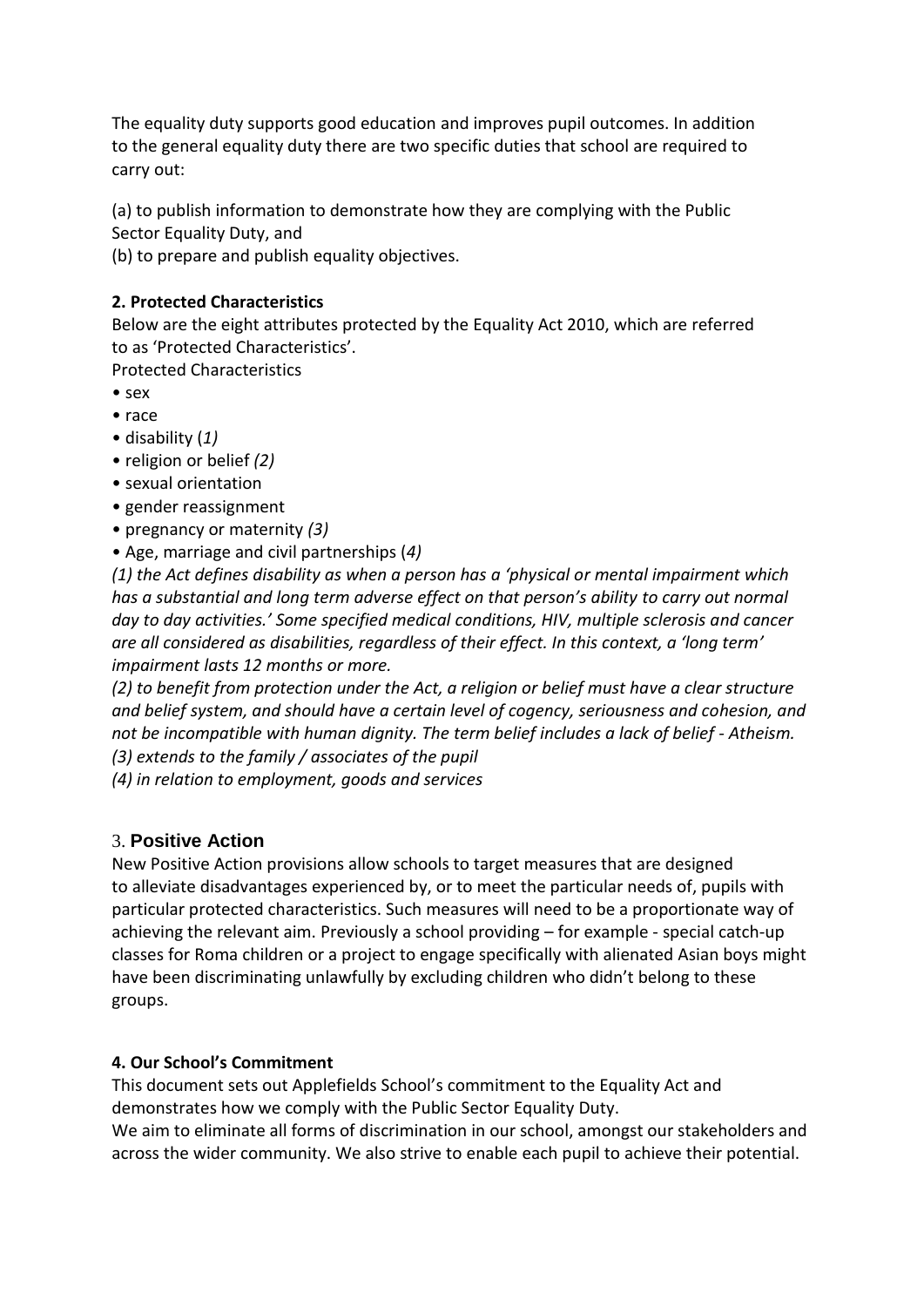#### **a) How does our provision promote equality?**

We provide a range of special equipment for our pupils, such as hoists, adapted classrooms, communication aids (including the Picture Exchange Communication System and iPads for pupils with impaired communication), suitable play equipment and resources for access to learning and social life for all of our pupils. Applefields is a wellresourced, accessible school with well-trained staff , specialist rooms and equipment(including hygiene rooms), and extensive other facilities aimed at meeting the needs of individuals in our school, regardless of background or protected characteristics. The building includes design elements to assist the learning and development of pupils with additional needs. We are committed to a fair and transparent recruitment process, and welcome applications from people with protected characteristics. Staff deliver a broad and balanced curriculum, which is often modified to suit individual pupil need. social and emotional learning is delivered to all pupils, as discrete lessons, during assemblies and across the curriculum formally and informally. A large part of this curriculum area promotes empathy and understanding between pupils, and tackles bullying. We try to develop confidence, independence and self-esteem by creating a safe, happy and positive learning environment, fostering mutual respect and consideration for others. We work in partnership with pupils, parents, teachers, carers and other professionals, valuing the contribution that each makes to learning. The continuing professional development of all staff is encouraged, to meet the varied and changing needs of all our pupils.

Off-site activities, including, are risk-assessed to ascertain their suitability for our population - a child would never be disadvantaged by being left behind at school or left out of a particular activity because it was deemed unsuitable.

# **b) Examples of Equality Objectives at Applefields School**

Examples of how we aim to further our commitment to equality are set out in the table below.

| <b>Development Target</b>                    | <b>Intended Outcome</b>                       |
|----------------------------------------------|-----------------------------------------------|
| To ensure SMSC is enshrined throughout the   | That children's SMSC opportunities increase   |
| school                                       | in frequency across the school year           |
| Increase quality of outside equipment for    | Pupils to have wider access to activities     |
| pupils                                       | regardless of need                            |
| Ensure those pupils in receipt of the pupil  | Pupils in receipt of pupil premium to be 'no  |
| premium maximise chances of success in       | different' in terms of attainment levels to   |
| school attainment                            | their peers                                   |
| To further increase the quality of provision | Pupils attainment to be raised so that they   |
| for pupils across the school                 | are judged at the same levels as peers with a |
|                                              | similar need nationally                       |
|                                              |                                               |
|                                              |                                               |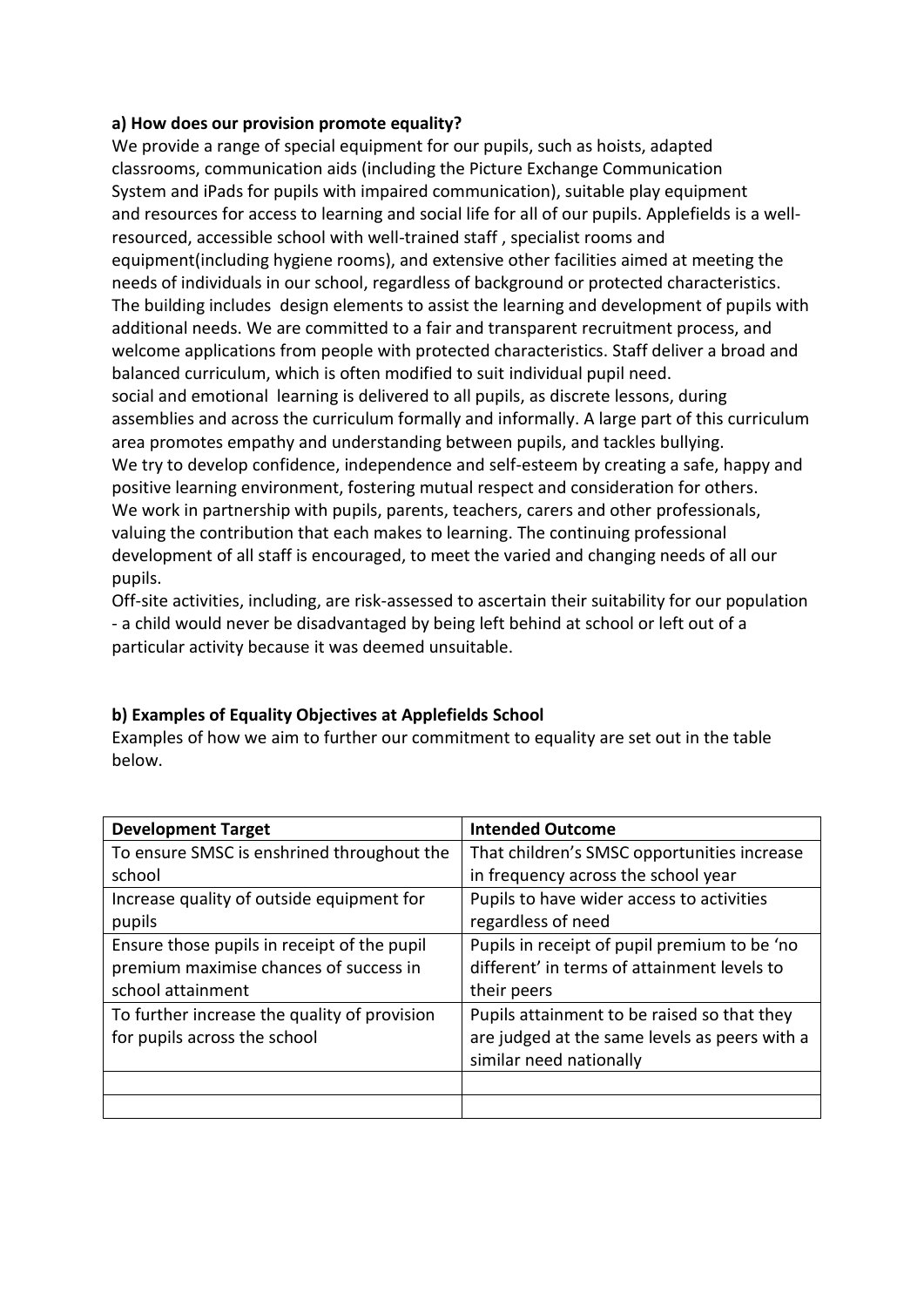Targets such as these will help remove barriers to achievement. Information gathered for publication (see Section 1, a) should also provide evidence of underperformance, poor progression and bullying concerns, which can then be addressed.

#### **5 Roles and Responsibilities**

#### **i) The Governing Body**

The responsible body of the school must not discriminate against, harass or victimise a pupil or a potential pupil:

- in relation to admission
- in the way it provides education for pupils
- in the way it provides pupils access to any benefit, facility or service
- by excluding a pupil or subjecting them to any other detriment

The responsible body is also liable for actions taken by all employees unless it can show that it has taken all reasonable steps to stop the individual from doing the discriminatory action or from doing anything of that kind. The school's liability not to discriminate, harass or victimise does not end when a pupil has left the school, but will apply to subsequent actions connected to the previous relationship between school and pupil, such as the provision of references on former pupils or access to "old pupils" communications and activities.

#### **ii) Management responsibility**

The Senior Leadership Team are responsible for promoting equality across the school.

- Action will be taken to reduce discrimination when necessary.
- Curriculum reviews will be monitored, taking the equality duty into account.
- Prejudice-motivated bullying will be taken as seriously as any other form of bullying, and dealt with equally and firmly. Bullying forms will be provided in text and symbols.

• New school policies and decisions made by the Senior Leadership Team will have due regard for equality under the Equality Act.

- Records will be kept to monitor equality under the school's Equality Action Plan.
- All grievances and complaints will be taken seriously and acted upon as appropriate.
- Publishing new policies online, or publishing minutes of Governors' meetings

• Setting Equality Objectives proportionate in number to size and circumstances of our school.

## **iii) Teachers and auxilliary staff**

Any persons acting on behalf of the responsible body – including employees of the school – are liable for their own discriminatory actions.

All staff should promote equality and discourage discrimination. They should set a good example, and have due regard the equality duty when planning and delivering the curriculum.

Out of the classroom, staff should be vigilant, and act on any incidents relating to discrimination or bullying against the Protected Characteristics in addition to other forms of bullying.

## **iii) Our rights as a school**

We are free to admit and organise children in age groups and to treat pupils in ways appropriate to their age and stage of development without risk of legal challenge.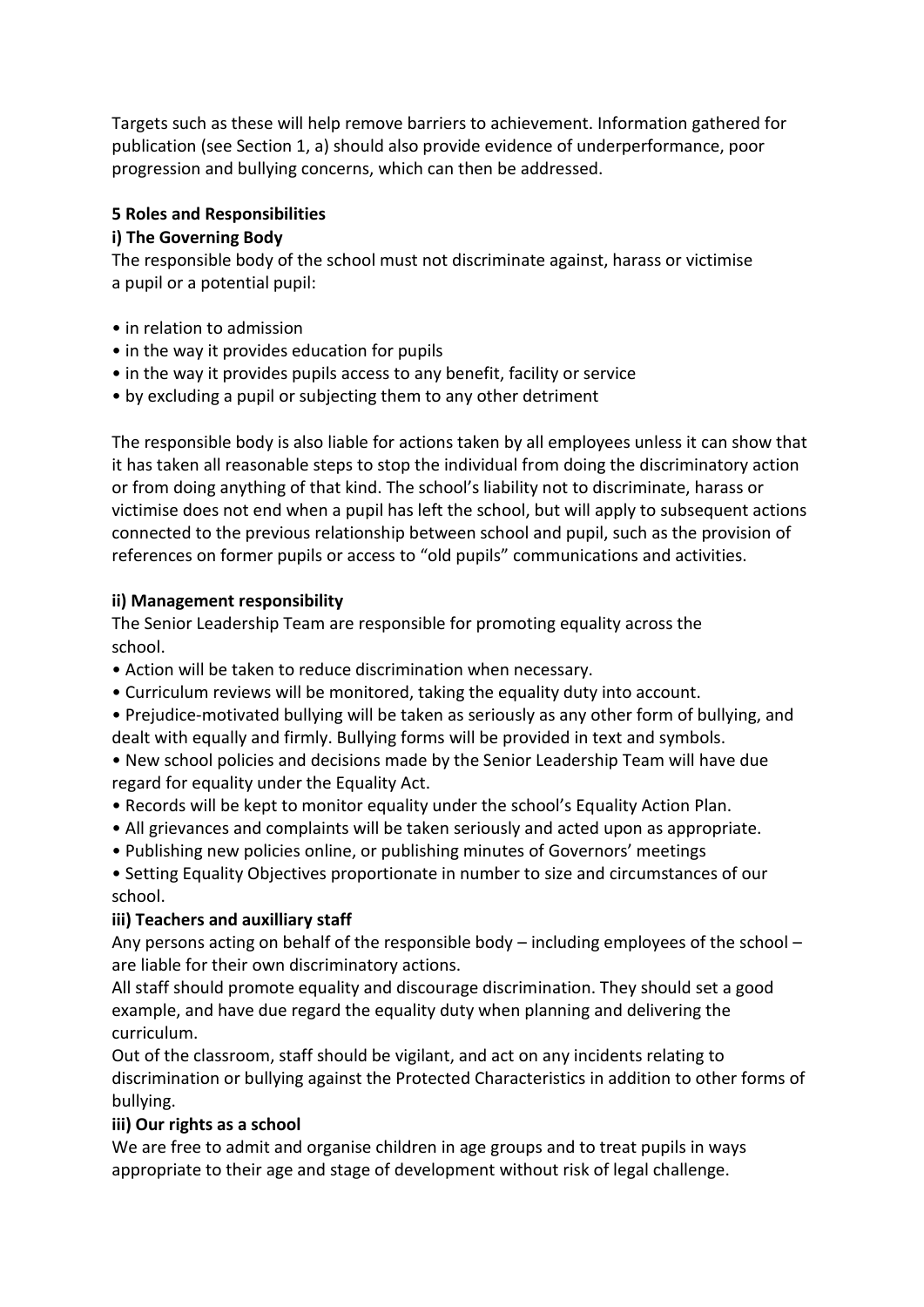The school will defend any member of staff who has been subject to discriminatory behaviour, bullying or harassment which may be deemed offensive, including an attack on a Protected Characteristic. We reserve the right to ask health-related questions of applicants before a job offer in relation to intrinsic functions of the work, in line with the Equality Act. Such questions will be targeted, necessary and relevant to the job applied for. The school welcomes diversity and does not discriminate against people with protected characteristics. However, class-based staff need to be fit and able to meet the needs of our pupils.

#### **6. Related documents**

This policy should be read and understood in conjunction with the following documents: Admissions Policy Behaviour and Discipline Policy Anti-bullying Policy Complaints procedure Curriculum policies School attainment data Minutes from Governing Body Meetings, dated after the introduction of this policy.

1 Direct discrimination – clear cut, relates to treating someone less favourably because of a protected characteristic.

2 Indirect discrimination - provision, criterion or practice is applied generally, but has the effect of putting off people with a particular characteristic. Defence against a claim of indirect discrimination if it can be shown to be "a proportionate means of achieving a legitimate aim". This means both that the reason for the rule or practice is legitimate, and that it could not reasonably be achieved in a different way which did not discriminate. 3 Harassment - unwanted conduct re: protected characteristics, violating dignity or creating intimidating, hostile, degrading, humiliating or offensive environment for that person. Includes bullying and unpleasant behaviour. Also intentional or unintentional offence. The practical consequences for the school, and the penalties, would be no different

4 Victimisation - treated less favourable because of something they've done (a protected act) - e.g. making an allegation of discrimination. Even if the person had misunderstood. Protected against retaliation. Child cannot be victimised because of something a parent has done.

If a pupil has himself or herself done a protected act – such as making a complaint of discrimination against a teacher – then the child's own good faith will be relevant. For example, if the parent's complaint is based on information from her son and the son was deliberately lying, it is not victimisation for the school to punish him in the same way as it might do any other dishonest pupil. Unless it can be clear that the mother was also acting in bad faith (for example that she knew her son was lying) it would still be unlawful to victimise her for pursuing the complaint.

Appendix 2 - Writing policies and making decisions in line with the equality duty. One of the aims of the equality duty is 'advancing equality of opportunity'. With that aim in mind, when considering adopting a new policy or making a decision, it may be useful to pose three questions, or prompts: